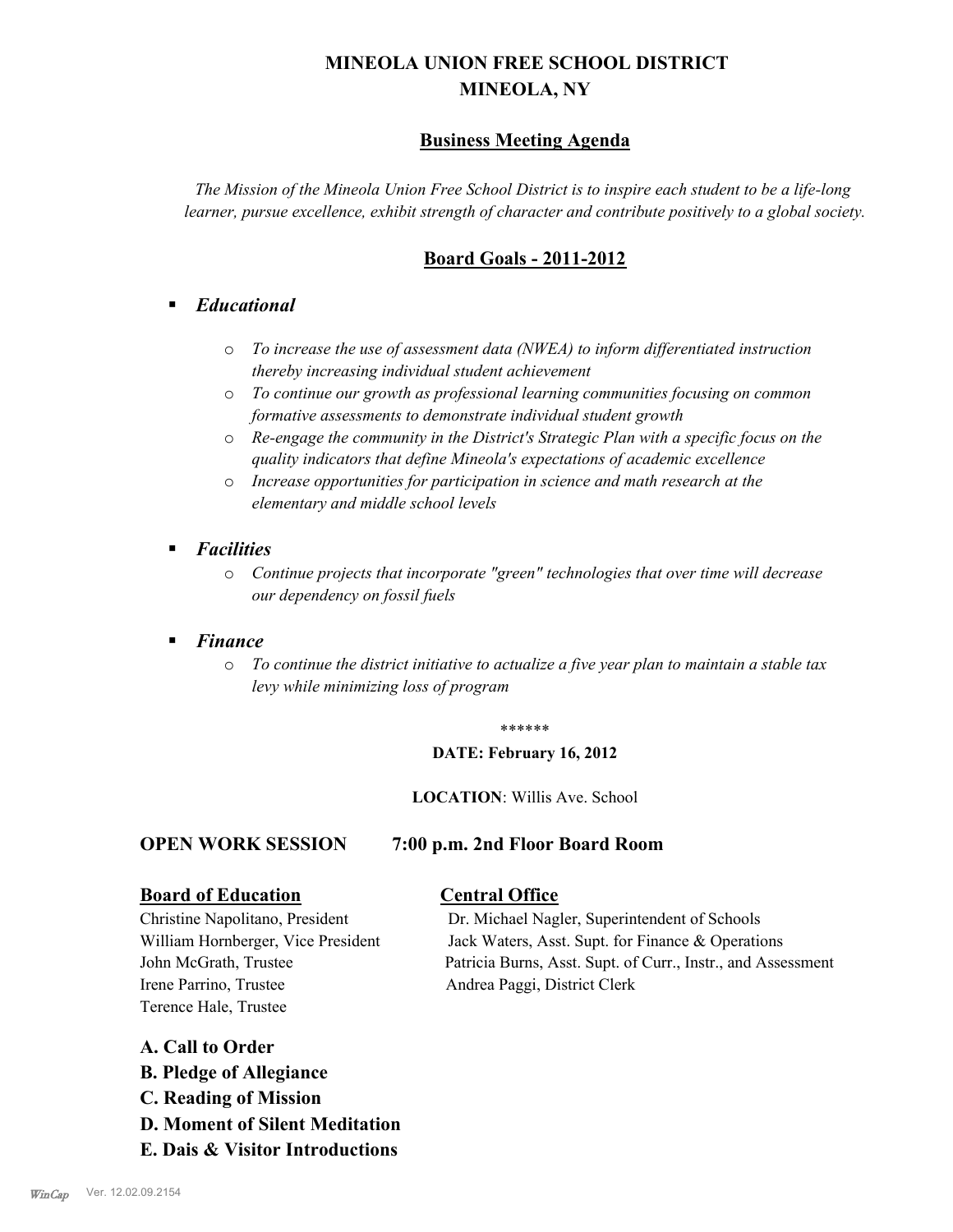#### **F. High School Student Organization Report**

#### **G. Old Business**

#### **Amendment of Previously Approved Minutes**

**RESOLUTION# 52 - BE IT RESOLVED** that the Board of Education of the Mineola UFSD amends the previously approved minutes of the April 7, 2011 Workshop Meeting , in which the voting for Resolution #64 was recorded incorrectly:

| Yes:                      | William Hornberger<br>Christine Napolitano<br>Terence Hale | No:      | Irene Parrino<br>John McGrath |
|---------------------------|------------------------------------------------------------|----------|-------------------------------|
| Correction:               |                                                            |          |                               |
| Yes:                      | William Hornberger<br>Christine Napolitano                 |          | None                          |
|                           | Terence Hale                                               | Abstain: | Irene Parrino<br>John McGrath |
| Passed:                   | Yes                                                        |          |                               |
| <b>Motion:</b><br>Second: |                                                            |          |                               |
| Yes:                      |                                                            | No:      |                               |
|                           |                                                            |          |                               |
|                           |                                                            |          |                               |
| Passed:                   |                                                            |          |                               |

**H. New Business**

#### **Annual Election and Budget Vote - May 15, 2012**

**RESOLUTION #53 - BE IT RESOLVED** that the Board of Education of the Mineola Union Free School District approves of the following information regarding the Annual Election and Budget Vote scheduled for May 15, 2012:

- (a) The District's Annual Election will be held on **Tuesday**, **May 15, 2012**.
- (b) The District Clerk be authorized to make all necessary arrangements for the registration of qualified voters and for the conduct of the District's Annual Election to be held on **Tuesday**, **May 15, 2012**, including the rental and delivery of voting machines and the publication of the necessary notices of public budget hearing, and of said registration, as required by law, in the **Mineola American and Williston Times.**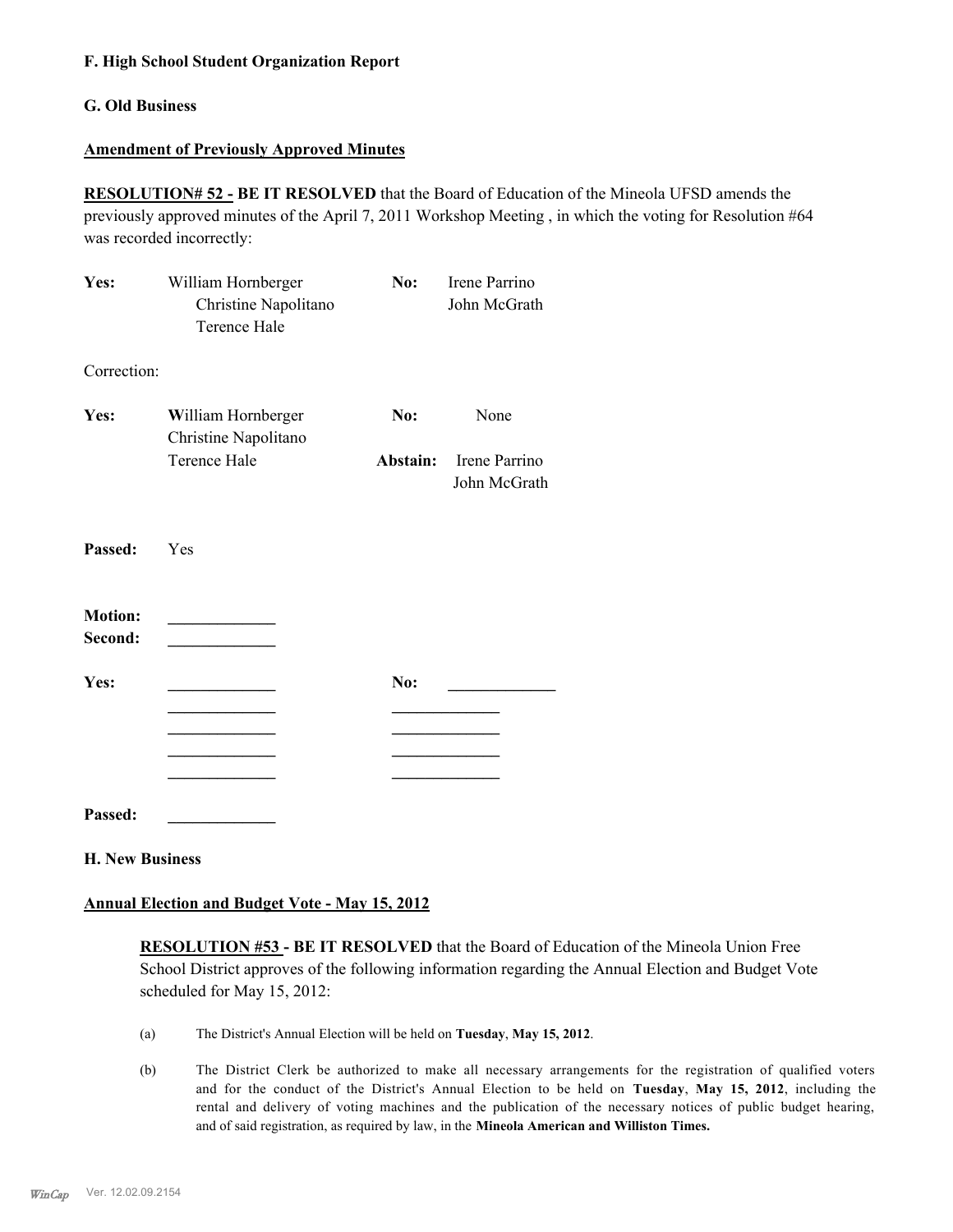- (c) The polls on the date of the Annual Election will be open for the period from 6:00 a.m. to 9:00 p.m., both inclusive.
- (d) The polls for voting purposes at these locations will be designated as (1)Williston Park Village Hall ; (2) Hampton Street Elementary School; (3) Jackson Avenue Elementary School, and (4) Meadow Drive Elementary School.
- (e) Each of the Inspectors of Election and Registrars designated by the Board of Education serve for such Annual Election and be compensated in the sum of **\$10.00** per hour for their services.
- (f) The President of the Board of Education will be designated as Chairperson, calling the election to order.
- (g) The form and content of the notice of the Public Budget Hearing and of the registration of voters and the annual election including the dates, times and places thereof as set forth in such notices, all as prepared by the District Clerk and annexed hereto, be approved.
- (h) Dr. Nagler and Mrs. Paggi be designated as Poll Clerks to canvass "affidavit ballots" to meet at the Superintendent's Office on **Wednesday**, **May 16, 2012**, at 3:00 p.m. for such purpose.
- (i) The Budget Hearing will take place on **Thursday, May 3, 2012** at 7:00 p.m., at the Willis Avenue School, with regard to the special meeting.
- (j) A special evening registration of voters shall take place on **Tuesday**, **May 1, 2011**, from 4:00 p.m. to 8:00 p.m. at each of the following locations: (1) Hampton Street Elementary School; (2) Jackson Avenue Elementary School, and (3) Meadow Drive Elementary School.

| <b>Motion:</b><br>Second: |     |
|---------------------------|-----|
| Yes:                      | No: |
|                           |     |
|                           |     |
|                           |     |
|                           |     |
| Passed:                   |     |

**RESOLUTION# 54 - BE IT RESOLVED** that the Board of Education of the Mineola UFSD adopts the following Meadow Drive SEQRA Resolution

**WHEREAS**, the Board of Education of the Mineola School District desires to embark upon a capital improvement project at the Meadow Drive School for a building addition; including a library and

**WHEREAS,** said capital improvement project at Meadow Drive School, is subject to classification under the State Environmental Quality Review Act (SEQRA); and WHEREAS, routine activities such as renovations to, or expansions of existing public school facilities by less than 10,000 square feet are classified as Type II Actions under the current Department of Environmental Conservation SEQRA Regulations (Section 6 NYCRR 617.5(8)); and

**WHEREAS**, the SEQR Regulations declare Type II Actions to be actions that have no significant impact on the environment and require no further review under SEQRA; and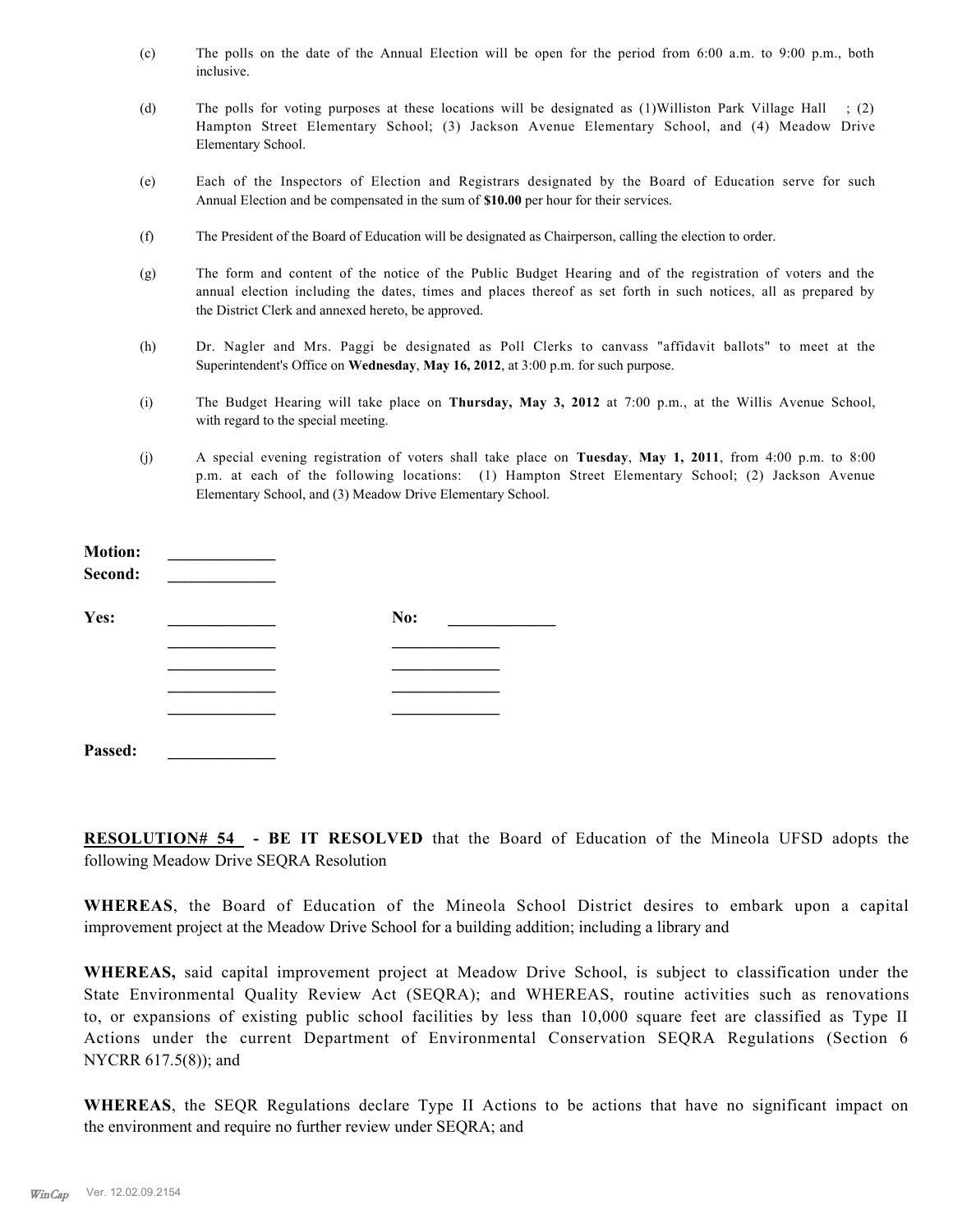**WHEREAS**, the Board of Education, as the only involved agency, has examined all information related to the capital improvement project and has determined that the capital improvement project for renovations and improvements to Meadow Drive School is classified as a Type II Action pursuant to Section 617.5(8) of the SEQRA Regulations;

**NOW, THEREFORE, BE IT RESOLVED** that the Board of Education hereby declares itself lead agency in connection with the requirements of the State Environmental Quality Review Act; and

**BE IT FURTHER RESOLVED** that the Board of Education hereby declares that the renovations and improvements to Meadow Drive is a Type II Action, which requires no further review under SEQRA; and

**BE IT FURTHER RESOLVED**, that the Board of Education hereby shall forward an official copy of this Resolution to the New York State Education Department together with a copy of the correspondence from the New York State Office of Parks, Recreation and Historic Preservation in connection with its request for approval of the listed projects from the New York State Education Department.

| <b>Motion:</b><br>Second: |     |
|---------------------------|-----|
| Yes:                      | No: |
|                           |     |
|                           |     |
| Passed:                   |     |

**RESOLUTION# 55 - BE IT RESOLVED** that the Board of Education approves the appointment of Matthew Gaven, to the position of Middle School Principal, effective 07/01/2012. AMSA Salary: \$166,696. Probationary Period: July 1, 2012 to June 30, 2015.

| <b>Motion:</b><br>Second: |     |
|---------------------------|-----|
| Yes:                      | No: |
|                           |     |
|                           |     |
|                           |     |
|                           |     |
| Passed:                   |     |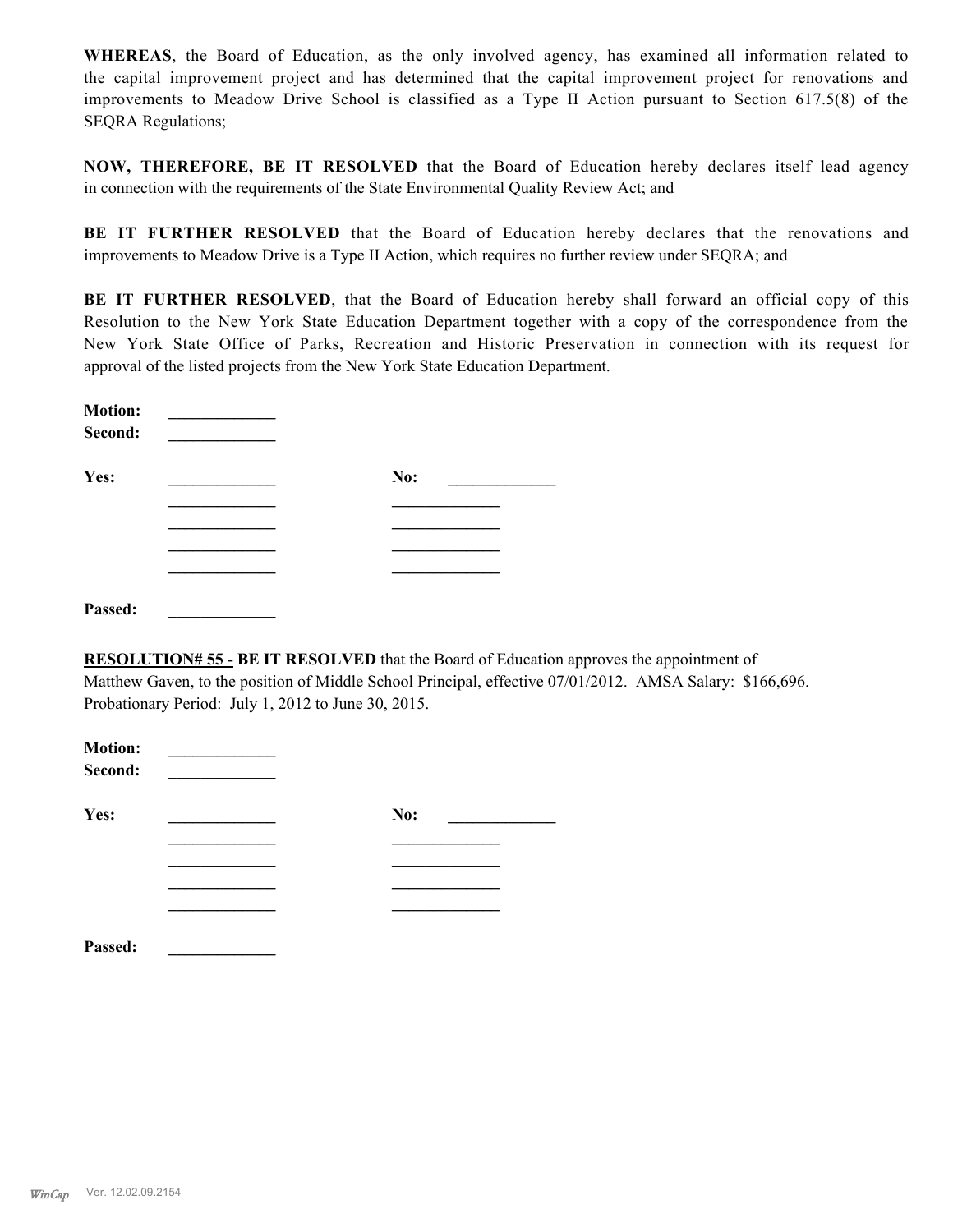## **I. Consensus Agenda**

**RESOLUTION #56-BE IT RESOLVED** that the Board of Education approves the consensus agenda items I.1.a.. through I.6.c., as presented.

| <b>Motion:</b><br>Second: |     |
|---------------------------|-----|
| Yes:                      | No: |
|                           |     |
|                           |     |
|                           |     |
|                           |     |
| Passed:                   |     |

## 1. **Accepting of Minutes**

That the Board of Education accepts the minutes of December 19, 2011 Business Meeting and January 5,2012 Workshop Meeting as presented. a.

## 2. **Instruction**

Instruction: Summer Programs a.

That the Board of Educaton approves the following 2012 Summer School Programs and Positions:

| Elementary (Location - Middle School)          | Rate of Pay       |
|------------------------------------------------|-------------------|
| 5 Elementary, Reading and/or ESL Teachers, K-4 | Per MTA Contract  |
| 2 Teacher Aides                                | Per TA Contract   |
| Principal/Administrator                        |                   |
| 1 Principal/Administrator                      | Per AMSA Contract |
| SDA or SAS required Stipend                    |                   |
| Willis Avenue: Jump Start Program              |                   |

- b. Leave(s) of Absence/Child Rearing
- That the Board of Education grants a request to Maureen Mekeel, for a Leave of Absence, for child-rearing purposes, using accumulated sick days, starting approximately May 1, 2012. 1.

3 Elementary, Reading, and/or ESL Teachers Per MTA Contract

- c. Appointments Instruction
- The Board of Education approves the appointment of Al Weidlein, to the position of Principal for the 2012 Summer Special Education Program, March 1, 2012. Salary: \$16,606 as per AMSA contract. 1.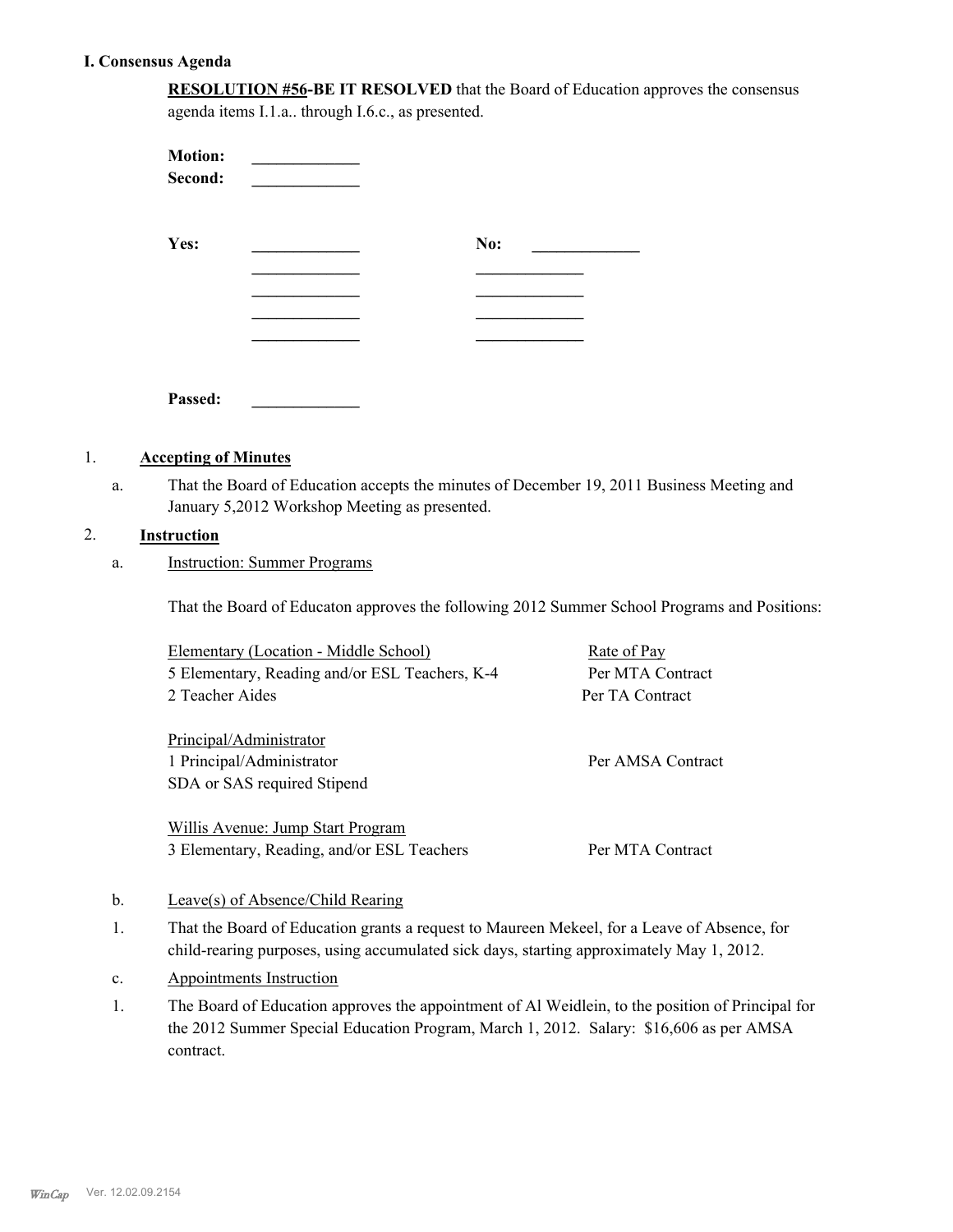Appointment(S) Sub Teacher per diem The Board of Education approves the addition of the following candidates to the Per Diem Substitute Teacher List at a daily rate of pay, \$90.00: d.

| <b>EMPLOYEE NAME</b> | <b>EMPLOYEE CERTIFICATION</b> |
|----------------------|-------------------------------|
| Alicia M. Zounek     | Art                           |

Appointment(s) Club/Stipends e.

> That the Board of Education approves the following Club/stipend recommendatios for 2011-2012 year: POSITION EMPLOYEE NAME STIPEND Mathletes Advisor Lindsay M. Spanhake \$898.00 Color Night Advisor Annmarie J. Palumbo \$2850 pro-rated from February 1, 2012 - June 30, 2012 Color Night Assistant Jerrill Critchley \$1938 pro-rated from February 1, 2012 -

> > June 30, 2012

## 3. **Instruction: Committee on Special Education**

That the Board of Education approves the CSE/CPSE/SCSE recommendations for programs and services for students with IEPs for the time period from 12/1/11 to 12/31/11. a.

## 4. **Instruction: Contracted**

That the Board of Education accepts the related services agreement and rider between Andretta Behavior Analysts and the Mineola UFSD for the 2011- 2012 school year.

# 5. **Civil Service**

# a. Appointments

- That the Board of Education approve the appointment of John Bregy III, to the position of Substitute Cleaner, effective February 21, 20112. Salary will be \$12.25 per hour. 1.
- That the Board of Education approve the appointment of Thomas Leek, to the position of Cleaner at the Middle School, effective February 16, 2012. Salary will be \$41,459 plus a 6 percent night differential on Step 1 (2009/2010 Custodial Salary Schedule). Probation is 26 weeks. 2.
- That the Board of Education approve the appointment of Guy Penny to the position of part time Bus Attendant in Transportation, effective February 27, 2012. Salary will be \$10.75 per hour on Step 1 (2008/2009 Teacher Aide Salary Schedule); probation is 26 weeks. 3.
- 6.

## **Business /Finance**

# a. **Treasurer's Report**

 That the Board of Education accepts the Treasurer's report for the period ending December 31, 2011 and directs that it be placed on file.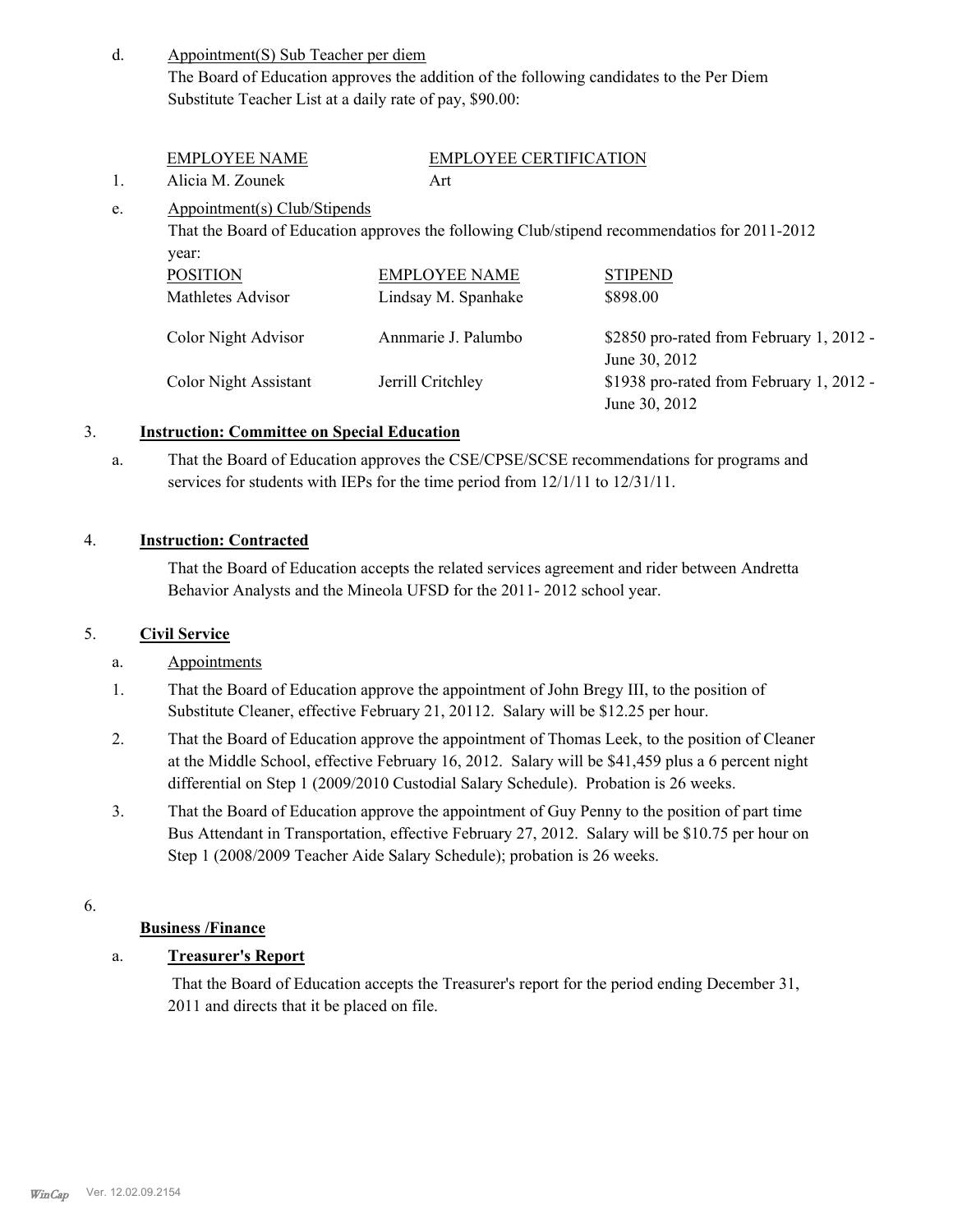## b. **Approval of Invoices and Payroll**

That the Board of Education accepts the Invoices and Payroll for the period ending January 31, 2012

Warrant #13 \$1,399,303.11 Warrant #14 \$1,134,201.64 **TOTAL EXPENSES \$2,533,504.75**

PAYROLL #13 & #14 General  $$4,050,496.68$ Fund F  $$ 59,174.19$ 

**TOTAL PAYROLL \$4,109,670.87**

#### c. **Budget Appropriation Adjustment**

#### Budget Appropriation Adjustment

1. That the Board of Education approves the acceptance of revenue in the amount of \$1,124.95 generated from a donation by the Mineola Teacher Aides Association to purchase a chair and love seat in memory of Lucy Knowles, and makes appropriation adjustments to the following Budget Code: 2110.200.07.0000.

#### **J. Public Comments**

#### **K. Board of Education Reports**

Comments from Board President Board Committee Report Superintendent of Schools' Reports & Comments Superintendent Comments Capital Updates Table Reports Finance and Operations Report Monthly Financial Report Building and Grounds Report Building Usage Vandalism Work order Status Transportation Report

Special Reports

Public Questions - Board Committee Reports; Student Organization Report, Superintendent's Report; Table Reports (All Finance & Operations Functions); and Special Report